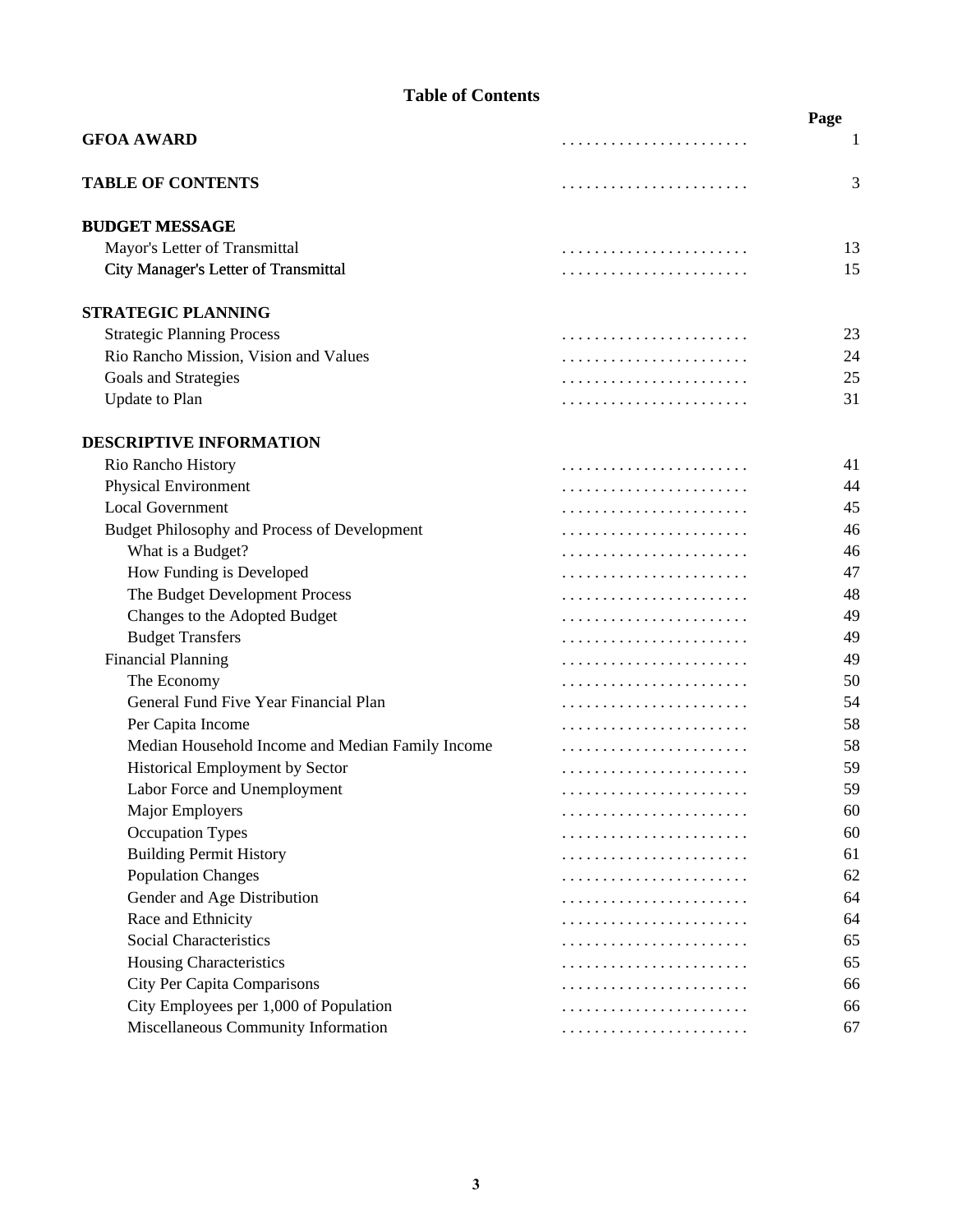#### **Page**

#### **GENERAL FUND SUMMARIES**

| <b>General Fund Summary</b>                            | 69  |
|--------------------------------------------------------|-----|
| General Fund Revenue/Sources Detail                    | 70  |
| General Fund Expenditures by Object                    | 71  |
| General Fund Revenue by Category Graph                 | 72  |
| General Fund Revenues 10 years Trend Graphs            | 73  |
| General Fund Expenditures by Category Graph            | 74  |
| General Fund Expenditures 10 years Trend Graphs        | 75  |
| General Funds Major Revenues Analysis                  | 76  |
| <b>Gross Receipt Tax</b>                               | 76  |
| Property Tax                                           | 78  |
| <b>Franchise Fees</b>                                  | 82  |
| <b>City Development Revenues</b>                       | 83  |
| <b>Impact Fees</b>                                     | 83  |
| General Fund by Department/Cost Center/Category        | 84  |
| Program/Cost Center / Department Relationship          | 91  |
| <b>ALL FUNDS SUMMARIES</b>                             |     |
| Where the Money Comes From                             | 93  |
| Where the Money Goes                                   | 93  |
| Governmental Funds Budget Summary                      | 94  |
| <b>Enterprise Funds Budget Summary</b>                 | 95  |
| Components of the Total Financial Plan                 | 96  |
| Special Funds/Department (General Fund) Correlation    | 97  |
| All Funds Revenue/Sources Detail                       | 98  |
| All Funds Expenditures by Object                       | 99  |
| Fund Balance Change by Object of Funds                 | 100 |
| City of Rio Rancho Budgetary Funds                     | 101 |
| Schedule of Insurance - All Funds                      | 102 |
| PERSONNEL                                              |     |
| <b>Authorized Employees Graph</b>                      | 103 |
| City of Rio Rancho Employment and Population           | 104 |
| Rio Rancho Operational Expenditures and City Employees | 104 |
| Personnel Roster by Fund/ By Department                | 105 |
| <b>Employment Benefits Information</b>                 | 113 |
| INFRASTRUCTURE CAPITAL IMPROVEMENT PLAN (ICIP)         |     |
| ICIP Letter of Transmittal FY2016-2021                 | 115 |
| Capital Improvement Plan Allocations by Category       | 116 |
| Capital Spending Overview: Fiscal Year 2017-2022       | 119 |
|                                                        |     |

Capital Financing Overview: Fical Years 2017-2022 . . . . . . . . . . . . . . . . . . . . . . . 120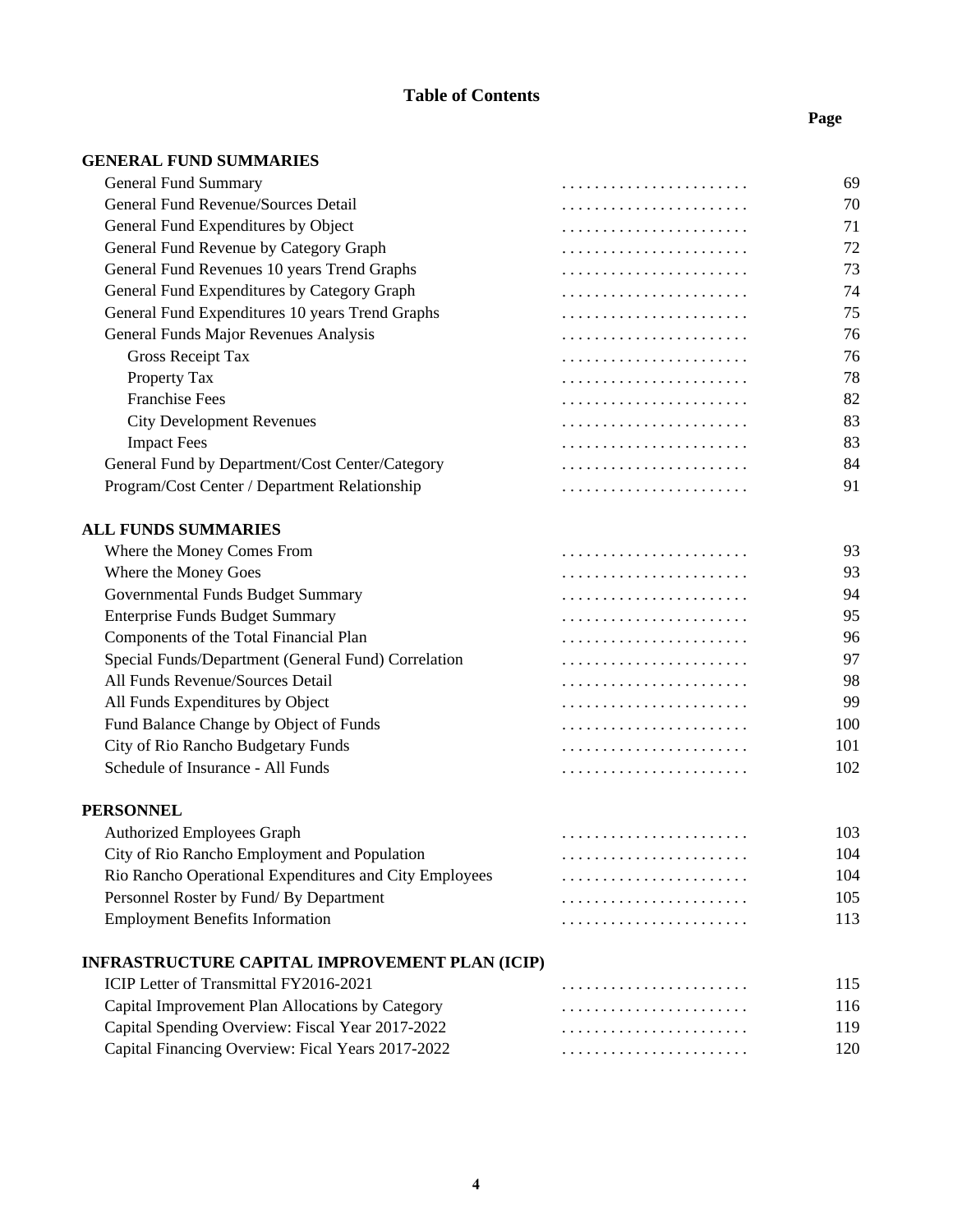|                                                          | Page |
|----------------------------------------------------------|------|
| Allocation by Project Category Graph                     | 123  |
| Financing by Source Graph                                | 124  |
| Resolution No. 66 - Adopt ICIP                           | 130  |
| Plan Summary - General and Other Departments             | 131  |
| Plan Summary - Police                                    | 134  |
| Plan Summary - Fire Rescue                               | 137  |
| Plan Summary - Parks, Recreation, and Community Services | 140  |
| Plan Summary - Drainage                                  | 145  |
| Plan Summary - Transportation                            | 148  |
| Plan Summary - Utilities/Water                           | 154  |
| Plan Summary - Utilities/Wastewater                      | 159  |
| FY17 Capital Outlay Budgeted Detail Listing              | 164  |
| Capital Projects Operational Cost                        | 173  |

#### **DEBT SERVICE**

| Types of Debt                                           | 177 |
|---------------------------------------------------------|-----|
| <b>Bond Rating</b>                                      | 178 |
| <b>Current Outstanding Bonds</b>                        | 179 |
| Long-Term Debt Service Obligations                      | 180 |
| Debt Schedules DFA Form                                 | 181 |
| General Obligation Bonds Legal Debt Margin              | 182 |
| General Obligation Bonded Debt to Total Expenditures    | 183 |
| <b>General Obligation Debt Services Schedules</b>       | 184 |
| General Government Revenue Bonds Debt Service Schedules | 185 |
| <b>Enterprise Revenue Bonds</b>                         | 185 |
| Revenue Bond Coverage Business-Type Revenue Bonds       | 188 |
| <b>State of New Mexico Loans</b>                        | 188 |
| Special Assessment Bonds                                | 197 |
|                                                         |     |

#### **GENERAL GOVERNMENT**

| City of Rio Rancho Organizational Structure  | 199 |
|----------------------------------------------|-----|
| General Fund Departmental Expenditures Graph | 200 |
| Administration and Fiduciary Graph           | 201 |
| City Manager                                 | 202 |
| Mayor                                        | 203 |
| Fiduciary                                    | 204 |
| City Council                                 | 205 |
| City Clerk                                   | 207 |
| <b>Municipal Court</b>                       | 209 |
|                                              |     |
| CITY ATTORNEY DEPARTMENT                     |     |

| `1fV<br>AIIOF<br>тге<br>ີ<br>the contract of the contract of |  |  |
|--------------------------------------------------------------|--|--|
|--------------------------------------------------------------|--|--|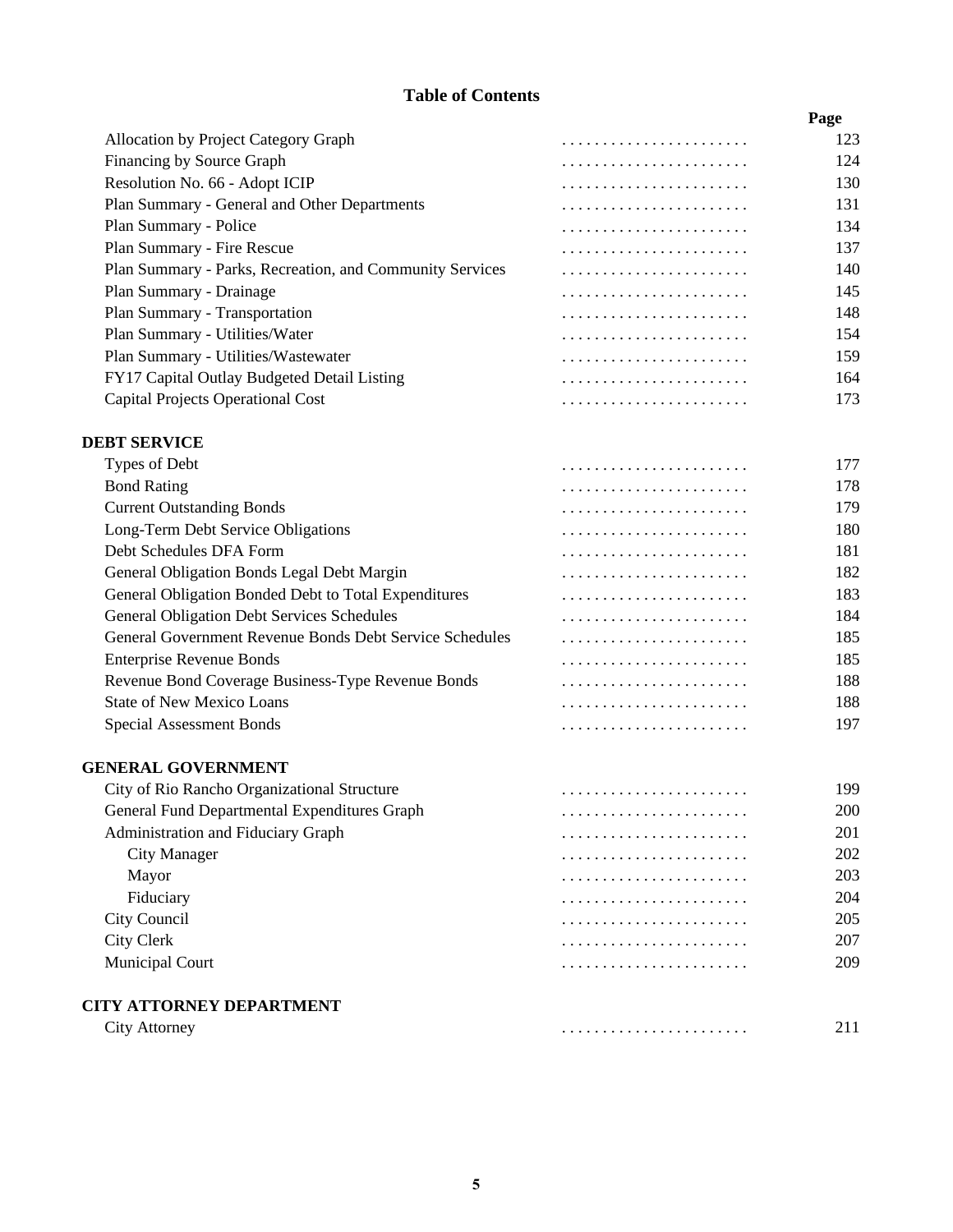**Page**

| HUMAN RESOURCES DEPARTMENT                           |     |
|------------------------------------------------------|-----|
| Department Introduction                              | 213 |
| <b>Department Operational Performance Measures</b>   | 214 |
| <b>Human Resources</b>                               | 215 |
| FINANCIAL SERVICES DEPARTMENT                        |     |
| Department Introduction                              | 217 |
| Department Budget Organization Structure             | 218 |
| <b>Department Operational Performance Indicators</b> | 219 |
| <b>Budget Percentage by Department</b>               | 220 |
| <b>Budget Summary by Cost Center</b>                 | 221 |
| Administration                                       | 222 |
| Budget/Grants                                        | 223 |
| Accounting                                           | 224 |
| <b>Ambulance Billing</b>                             | 225 |
| Purchasing                                           | 226 |
| Motor Vehicle                                        | 227 |
| <b>INFORMATION TECHNOLOGY DEPARTMENT</b>             |     |
| Department Introduction                              | 229 |
| <b>Department Operational Performance Measures</b>   | 230 |
| <b>Information Technology</b>                        | 231 |
| PARKS, RECREATION AND COMMUNITY SERVICE              |     |
| Department Introduction                              | 233 |
| Department Budget Organization Structure             | 235 |
| <b>Department Operational Performance Measures</b>   | 236 |
| Budget Percentage by /Cost Center                    | 238 |
| <b>Budget Summary by Department</b>                  | 239 |
| Administration                                       | 240 |
| <b>Outdoor Aquatics</b>                              | 241 |
| Rio Rancho Aquatic Center                            | 242 |
| Programming                                          | 243 |
| Parks & Facilities                                   | 244 |
|                                                      | 245 |
| Keep Rio Rancho Beautiful<br><b>Senior Services</b>  | 246 |
|                                                      |     |

# **LIBRARY AND INFORMATION SERVICES DEPARTMENT**

| Department Introduction                            |     |
|----------------------------------------------------|-----|
| <b>Department Operational Performance Measures</b> | 248 |
| Library & Information Services                     | 249 |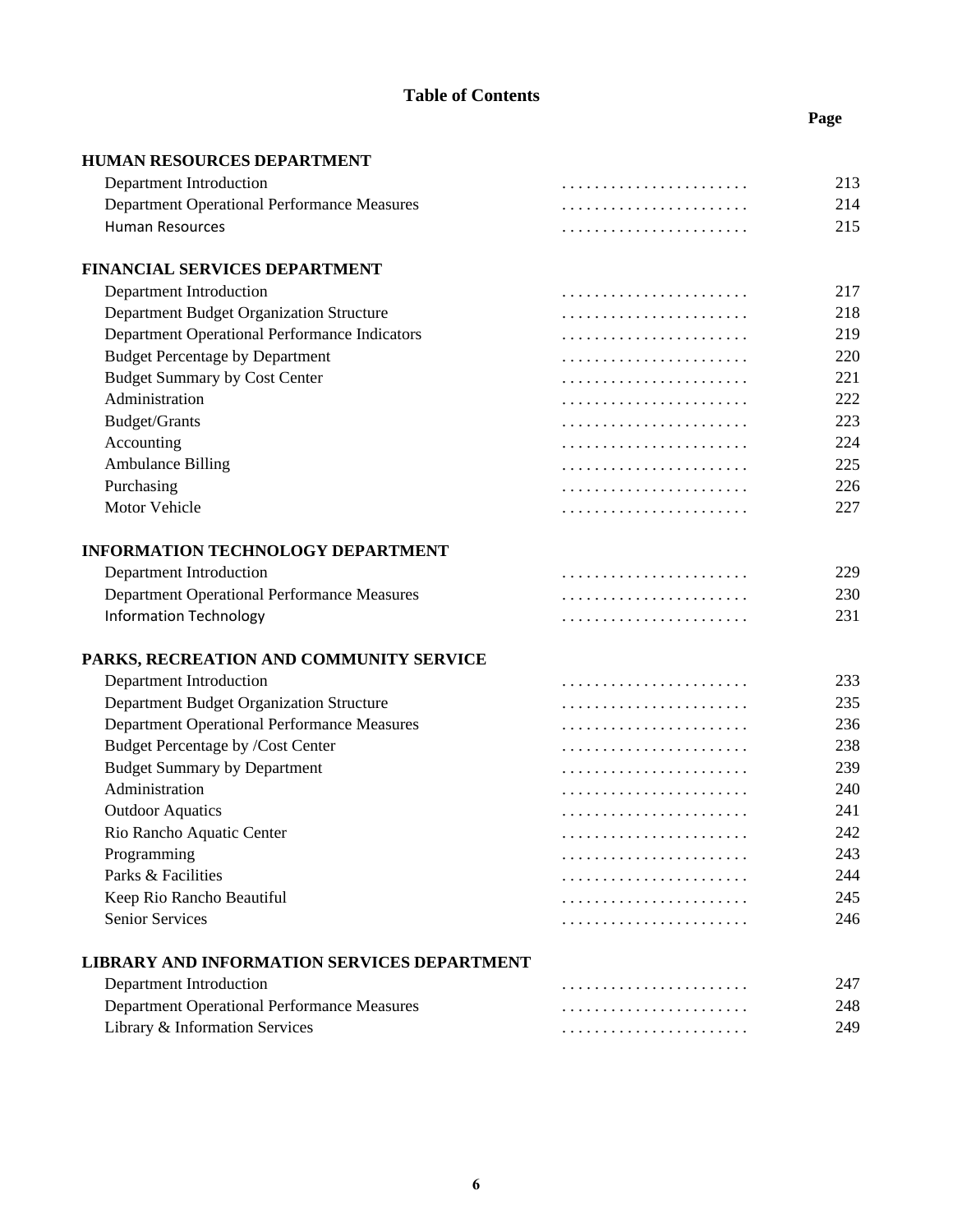### **DEVELOPMENT SERVICES DEPARTMENT**

| Department Introduction                            | 251 |
|----------------------------------------------------|-----|
| Department Budget Organization Structure           | 252 |
| <b>Department Operational Performance Measures</b> | 253 |
| <b>Budget Percentage by Cost Center</b>            | 254 |
| <b>Budget Summary by Department</b>                | 255 |
| Administration                                     | 256 |
| Zoning                                             | 257 |
| <b>Building Inspection</b>                         | 258 |
| Planning                                           | 259 |
| <b>Engineering Development</b>                     | 260 |
| Zoning and Planning                                | 261 |
|                                                    |     |

### **PUBLIC WORKS DEPARTMENT**

|             | Department Introduction                            | 263 |
|-------------|----------------------------------------------------|-----|
|             | Department Budget Organization Structure           | 265 |
|             | <b>Department Operational Performance Measures</b> | 266 |
|             | <b>Budget Percentage by Division</b>               | 267 |
|             | <b>Budget Summary by Department</b>                | 268 |
|             | Administration                                     | 269 |
|             | Building & Fleet - Building Maintenance            | 270 |
|             | Building & Fleet - Custodial                       | 271 |
|             | Building & Fleet - Fleet Maintenance               | 272 |
|             | Streets & Right of Way                             | 273 |
| Engineering |                                                    | 274 |
|             | <b>Real Property Division</b>                      | 275 |

### **POLICE DEPARTMENT**

| Department Introduction                            |     |
|----------------------------------------------------|-----|
| Department Budget Organization Structure           | 279 |
| <b>Department Operational Performance Measures</b> | 280 |
| <b>Budget Percentage by Cost Center</b>            | 283 |
| <b>Budget Summary by Department</b>                | 284 |
| Administration                                     | 285 |
| Communications                                     | 286 |
| Animal Control                                     | 287 |
| Code Enforcement                                   | 288 |
| Law Enforcement                                    | 289 |
| Training                                           | 290 |

### **Page**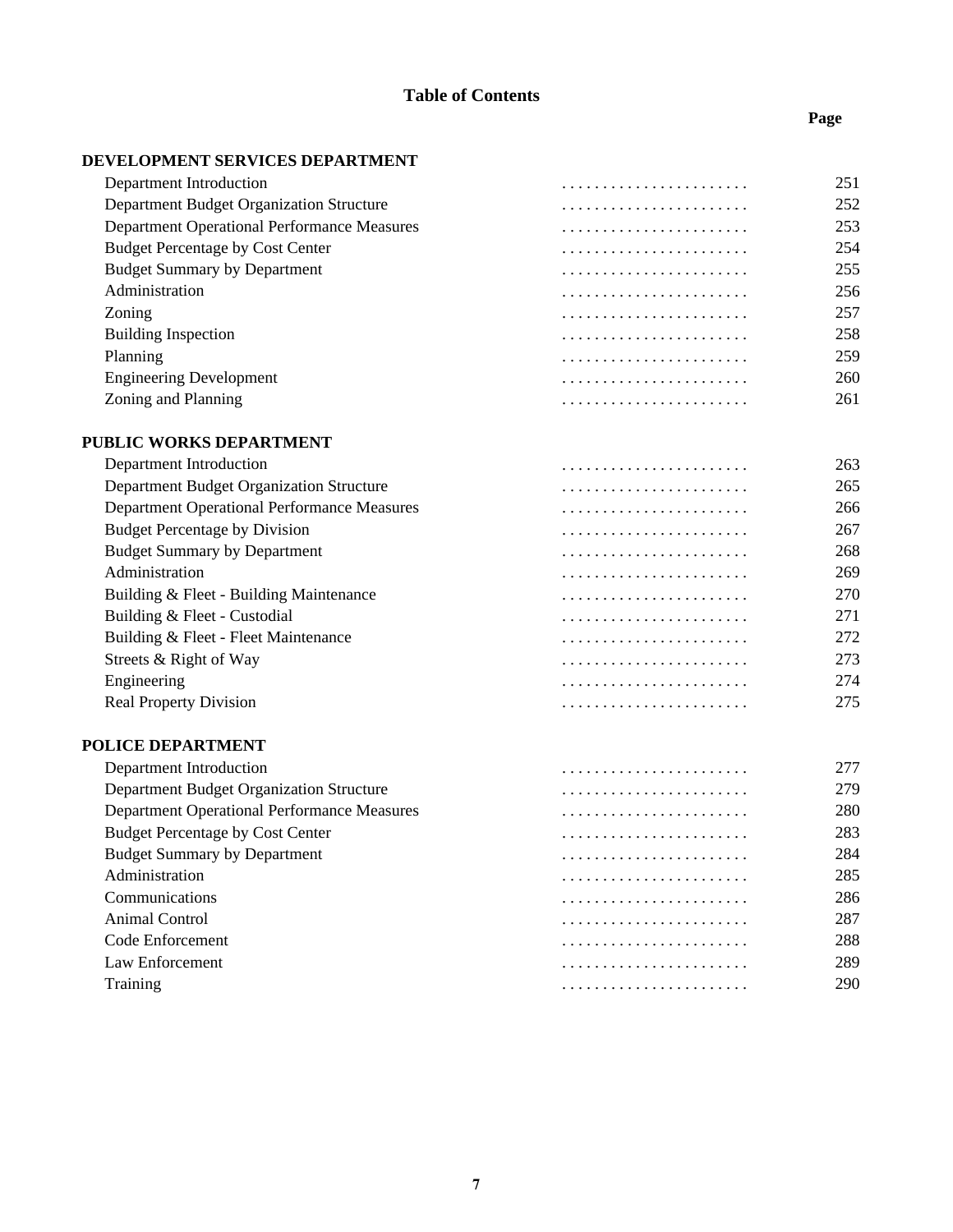## **Page**

| <b>FIRE / RESCUE DEPARTMENT</b>                                  |     |
|------------------------------------------------------------------|-----|
| Department Introduction                                          | 291 |
| Department Budget Organization Structure                         | 293 |
| <b>Department Operational Performance Measures</b>               | 294 |
| <b>Budget Percentage by Cost Center</b>                          | 295 |
| <b>Budget Summary by Department</b>                              | 296 |
| Fire & EMS Operations                                            | 297 |
| <b>Emergency Management</b>                                      | 298 |
| <b>SPECIAL FUNDS</b>                                             |     |
| <b>Special Funds Descriptions</b>                                | 299 |
| Special Funds Revenue/Sources Detail Summary                     | 306 |
| Special Funds Expenditures Detail Summary                        | 307 |
| <b>Donations Fund 201</b>                                        | 308 |
| <b>Spay and Neuter Fund 202</b>                                  | 309 |
| <b>Donations ACO/Police Fund 204</b>                             | 310 |
| <b>Recreation Activities Fund 206</b>                            | 311 |
| Keep Rio Rancho Beautiful Grant Fund 207                         | 312 |
| <b>Community Emergency Response Program Fund 208</b>             | 313 |
| <b>Workers Compensation Fund 212</b>                             | 314 |
| <b>Rio Metro Fund 213</b>                                        | 315 |
| <b>Senior Services Programs Fund 215</b>                         | 316 |
| <b>Senior Services Programs II Fund 216</b>                      | 317 |
| <b>Library Fund 220</b>                                          | 318 |
| <b>Local Economic Development Act Fund 223</b>                   | 319 |
| <b>Promotion and Marketing Fund 224</b>                          | 320 |
| Rio Rancho Convention & Visitor Bureau Fund 225                  | 321 |
| <b>Rio Vision Fund 226</b>                                       | 322 |
| <b>Special Assessment District (SAD) Administration Fund 227</b> | 323 |
| <b>Local Government Correction Fund 240</b>                      | 324 |
| <b>Law Enforcement Protection Fund 241</b>                       | 325 |
| <b>Drug Enforcement AID Fund 242</b>                             | 326 |
| <b>Traffic Education and Enforcement Fund 243</b>                | 327 |
| <b>DWI Seized Vehicle Fund 244</b>                               | 328 |
| <b>NM Gang Task Force Fund 245</b>                               | 329 |
| <b>Police Miscellaneous Revenue / Donation Fund 246</b>          | 330 |
| <b>Fire Protection Fund 250</b>                                  | 331 |
| <b>Emergency Medical Services Fund 251</b>                       | 332 |
| <b>State Grants Fund 252</b>                                     | 333 |
| <b>Summer Lunch Program Fund 253</b>                             | 334 |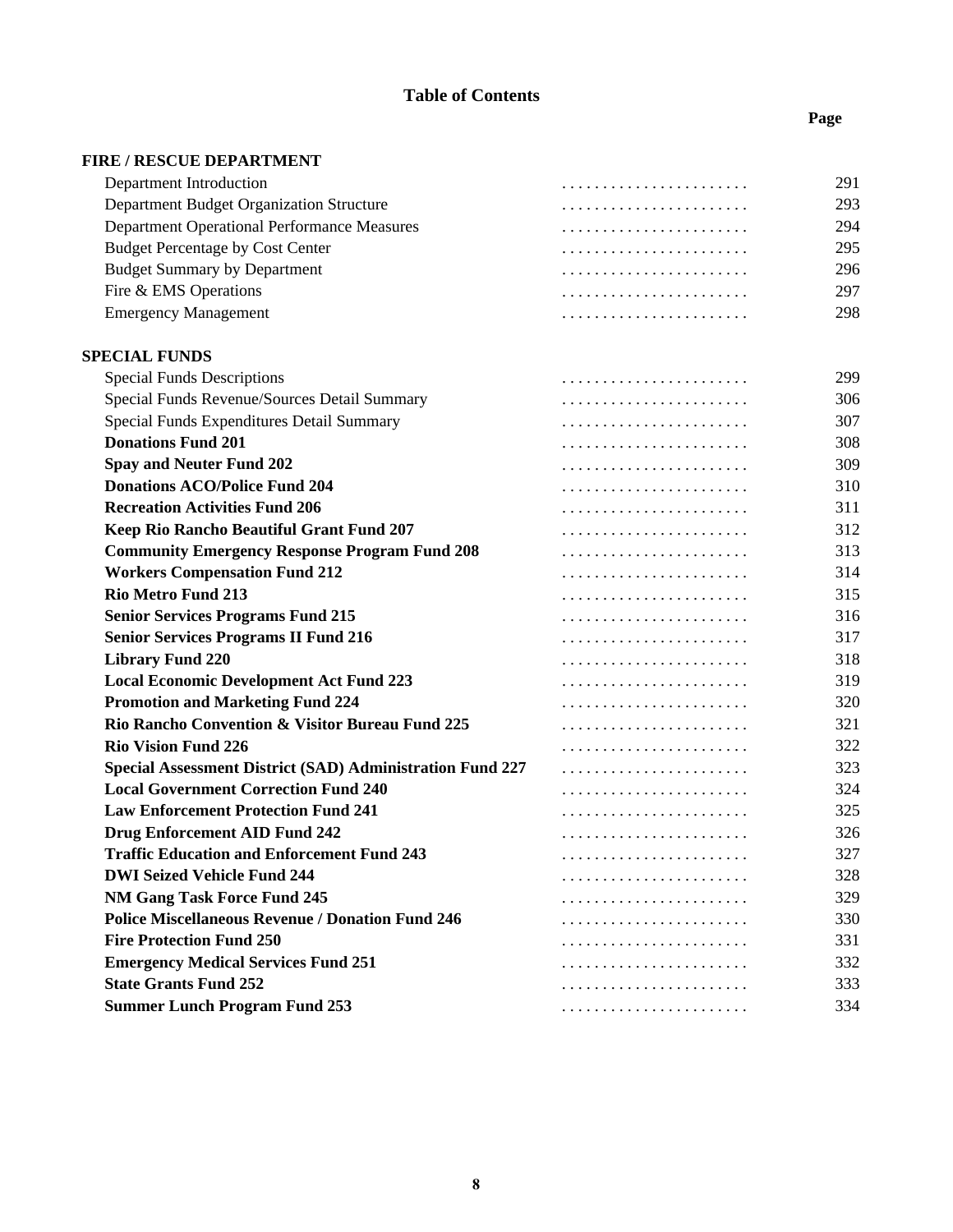|                                                         |   | Page |
|---------------------------------------------------------|---|------|
| <b>E</b> - 911 Grant Fund 255                           |   | 335  |
| <b>DWI Program Fund 256</b>                             |   | 336  |
| <b>Federal Grants Fund 259</b>                          |   | 337  |
| <b>Environmental Gross Receipt Tax Fund 260</b>         |   | 338  |
| <b>Higher Education GRT Special Revenue Fund 263</b>    |   | 339  |
| <b>Municipal Road Fund 270</b>                          |   | 340  |
| <b>Regional Emergency Communication Center Fund 280</b> |   | 341  |
| <b>Infrastructure Fund 305</b>                          |   | 342  |
| <b>Infrastructure Rehabilitation Fund 307</b>           |   | 343  |
| <b>Recreation Development Fund 310</b>                  |   | 344  |
| <b>Computer Software Replacement Fund 311</b>           |   | 345  |
| <b>Equipment Replacement Fund 312</b>                   |   | 346  |
| <b>Building Improvement Fund 313</b>                    |   | 347  |
| <b>State Appropriation Capital Fund 315</b>             |   | 348  |
| <b>2009 Bond Construction Fund 329</b>                  |   | 349  |
| 2016 GO Bond Construction Fund 330                      |   | 350  |
| <b>Impact Fees - Roads Fund 351</b>                     |   | 351  |
| <b>Impact Fees - Bikeways/Trails Fund 352</b>           |   | 352  |
| <b>Impact Fees - Parks Fund 353</b>                     |   | 353  |
| <b>Impact Fees - Public Safety Fund 354</b>             |   | 354  |
| <b>Impact Fees - Drainage Fund 355</b>                  |   | 355  |
| SAD 5 Debt Service Fund 362                             |   | 356  |
| <b>SAD 6 Debt Service Fund 363</b>                      |   | 357  |
| <b>SAD 7 A Debt Service Fund 364</b>                    |   | 358  |
| <b>SAD 8 Debt Service Fund 365</b>                      |   | 359  |
| HUD - CDBG II Fund 375                                  |   | 360  |
| <b>Crime Victims Assistance II Fund 376</b>             |   | 361  |
| G.O. Bond Debt Service Fund 401                         |   | 362  |
| 2005 GRT Debt Service Fund 424                          |   | 363  |
| <b>GRT Refund NMFA Loan Fund 425</b>                    |   | 364  |
| <b>Hewlett Packard Debt Service Fund 426</b>            |   | 365  |
| <b>High School Debt Service Fund 427</b>                |   | 366  |
| <b>Public Safety Vehicle Loan Fund 428</b>              | . | 367  |
| <b>Solid Waste Indigent Fund 706</b>                    |   | 368  |
| Rio Rancho Economic Development Corporation Fund 710    |   | 369  |
| <b>S &amp; P Reimbursements Fund 720</b>                |   | 370  |
| <b>Gross Receipt Investment Policy (GRIP) Fund 730</b>  |   | 371  |
| <b>Health Self-Insurance Fund 750</b>                   |   | 372  |
| <b>Dental Self-Insurance Fund 751</b>                   |   | 373  |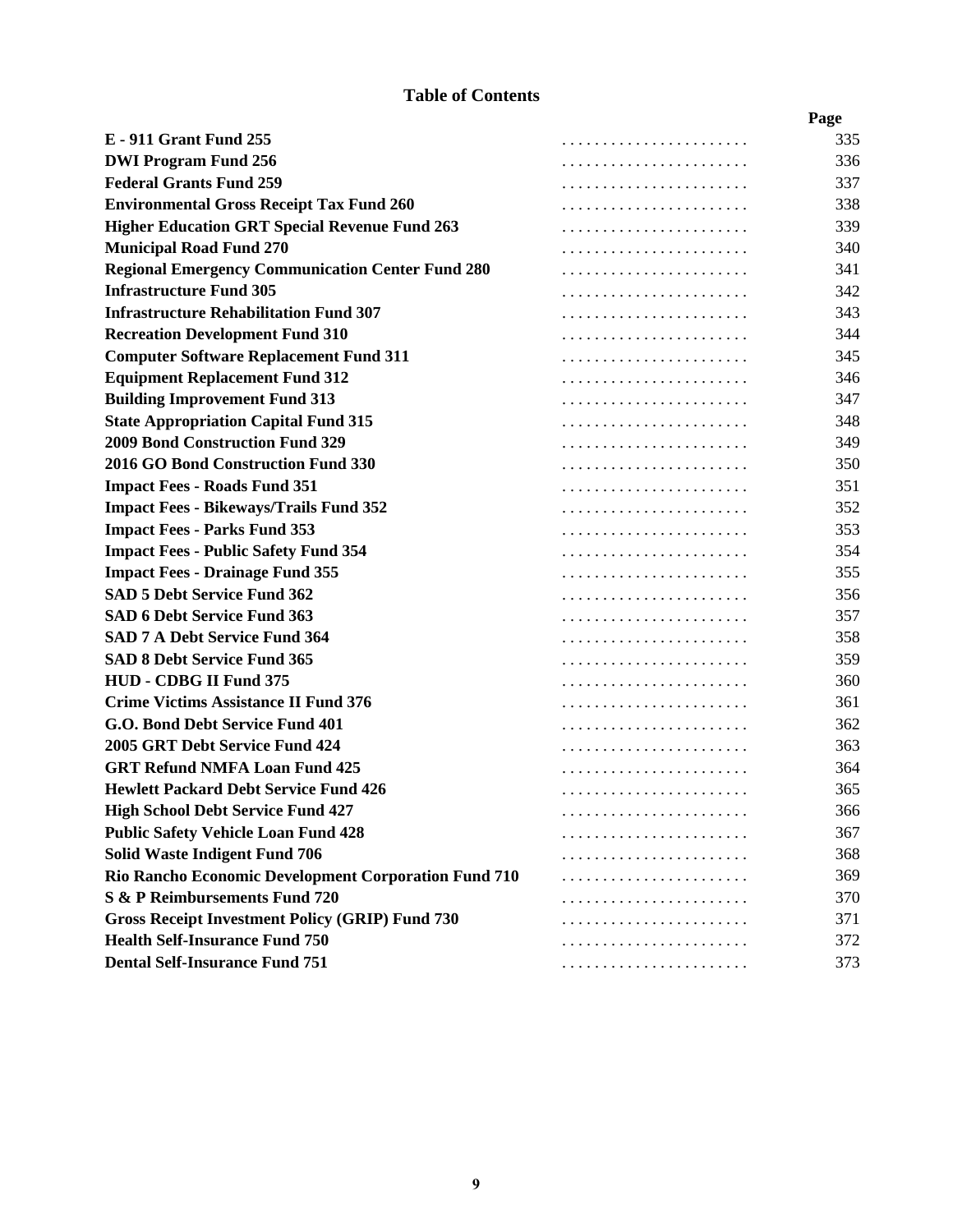**Page**

| <b>UTILITY FUNDS</b>                                       |     |
|------------------------------------------------------------|-----|
| Division Introduction                                      | 375 |
| Utility Funds Budget Organization Structure                | 377 |
| <b>Utility Operational Performance Measures</b>            | 378 |
| Water and Wastewater Utility Five Year Financial Plan      | 379 |
| <b>Utility Funds Summary</b>                               | 380 |
| <b>Budget Summary by Fund</b>                              | 381 |
| Utility Funds Revenue/Sources Detail                       | 382 |
| Utility Funds Expenditures Detail                          | 383 |
| Utility Funds Revenue by Category Graph                    | 384 |
| Utility Funds Expenditures by Category Graph               | 385 |
| Utility Operations Fund 501 Cost Center Revenue Chart      | 386 |
| Utility Operations Fund 501 Cost Center Expenditures Chart | 387 |
| Operation Administration (7005)                            | 388 |
| Conservation (7006)                                        | 389 |
| SCADA & Security (7007)                                    | 390 |
| Contractor Operation Administration (7010)                 | 391 |
| Engineering (7015)                                         | 392 |
| Utilities Accounting (7019)                                | 393 |
| Utilities Billing (7020)                                   | 394 |
| Water Production (7025)                                    | 395 |
| Transmission and Distribution (7030)                       | 396 |
| Control Operation Wastewater Treatment (7035)              | 397 |
| Recycle Water (7045)                                       | 398 |
| Contractor Operation Other Operating (7060)                | 399 |
| <b>Utilities Equipment Replacement Fund 512</b>            | 400 |
| <b>NMFA Loan Debt Service Fund 532</b>                     | 401 |
| 09 Refund Debt Service Fund 533                            | 402 |
| 08 Debt Service Fund 534                                   | 403 |
| <b>Debt Service/NMED Loan Fund 536</b>                     | 404 |
| 2005 Debt Service Fund 538                                 | 405 |
| 2007 Debt Service Fund 539                                 | 406 |
| <b>C.I.F. Water Operation Fund 540</b>                     | 407 |
| <b>Water Rights Acquisition Fund 542</b>                   | 408 |
| <b>Impact Fees - Water Fund 545</b>                        | 409 |
| <b>C.I.F. Wastewater Treatment Fund 550</b>                | 410 |
| <b>Effluent Fund 552</b>                                   | 411 |
| <b>Impact Fees - Wastewater Fund 555</b>                   | 412 |
| 2008 UT Bond Construction Fund 573                         | 413 |
| 2009 UT Bond Construction Fund 574                         | 414 |
| <b>Water/Osmosis Projects Fund 575</b>                     | 415 |
| <b>NMED Loan Construction WWTP#6 Fund 576</b>              | 416 |